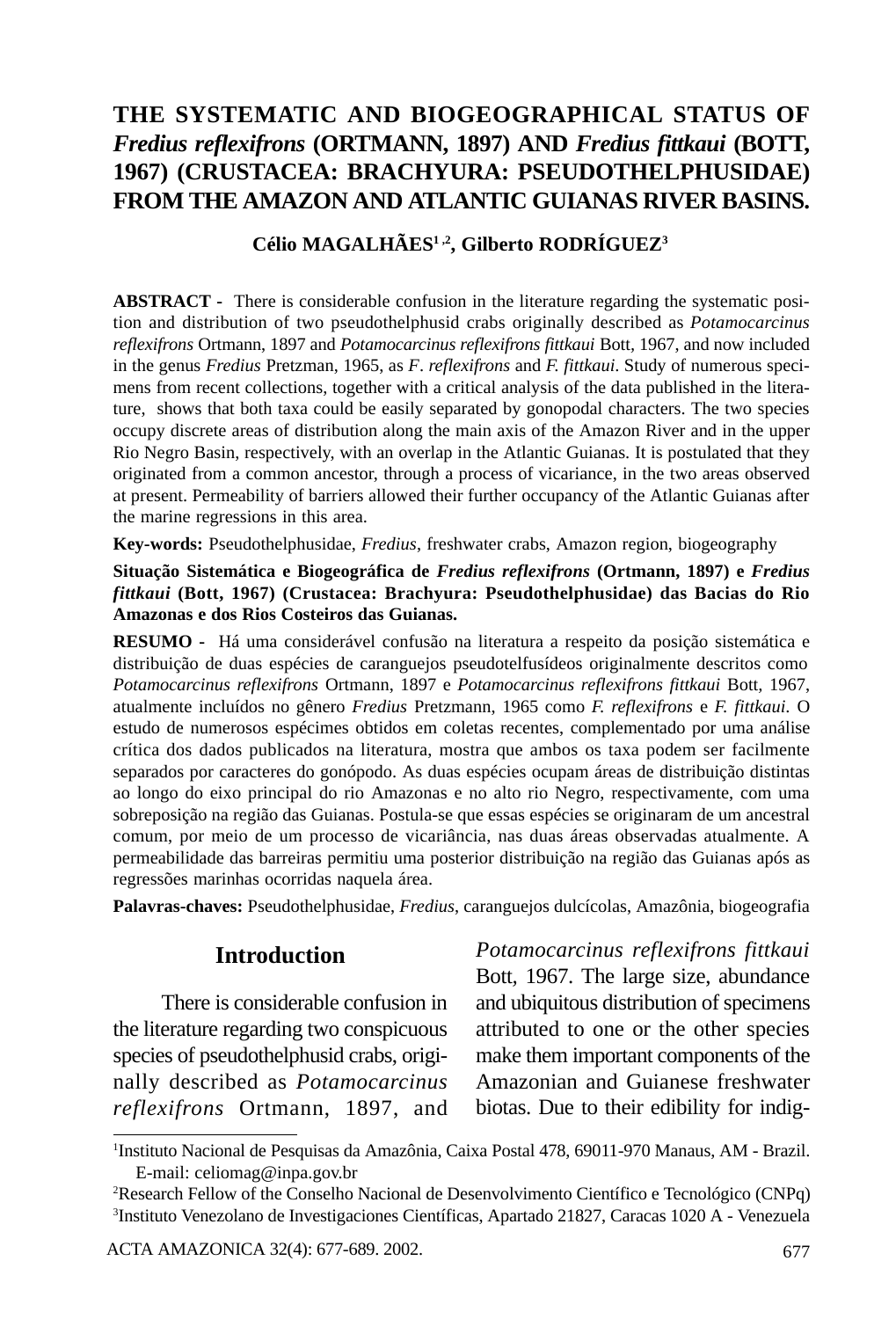enous communities, they are also potential vectors of the liver fluke *Paragonimus westermanni* (Kerbert, 1878). Notwithstanding this importance, there are wide discrepancies on the taxonomic treatment, and consequently geographical distribution, of both taxa in all recent revisions of the family for this area of South America (Pretzmann, 1972; Rodríguez, 1982a; Magalhães, 1986).

In the present contribution we redescribe both species using the abundant material available in several museums and collections, and discuss the respective ranges and the possible explanations for the observed distributions.

All the materials recorded are deposited in the Instituto Nacional de Pesquisas da Amazônia , Manaus (INPA), the Museu de Zoologia da Universidade de São Paulo (MZUSP), the Museu Paraense Emílio Goeldi, Belém (MPEG), the Reference Collection of the Instituto Venezolano de Investigaciones Científicas, Caracas (IVIC), the Collection of the Universidade Santa Úrsula, Rio de Janeiro (USU), the Natur-Museum und Forschungs-Institut Senckenberg, Frankfurt am Main (SMF), the Natural History Museu, London (BM), and the Muséum National d'Histoire Naturelle, Paris (MNHN). The terminology used in the present contribution for the description of the first gonopod is according to the criteria established by Smalley (1964) and Rodríguez (1982a). Measurements of carapace breadth and carapace length are given after the number of specimens examined.

#### **Systematic Account**

Family Pseudothelphusidae Rathbun, 1893

Tribu Kingsleyini Bott, 1970 Genus *Fredius* Pretzmann, 1965 *Fredius reflexifrons* **(Ortmann, 1897) Figs. 1A-D; 3A**

*Potamocarcinus reflexifrons* Ortmann, 1897, p. 321, pl 17, fig. 6.

*Pseudothelphusa reflexifrons*, Rathbun, 1898, p. 535; Young, 1900, p. 207; Rathbun, 1905. p. 305, fig. 95; Coifmann, 1939, p*.* 109; Holthuis, 1959, p.231.

*Pseudothelphusa colosii* Coifman, 1939, p. 112, fig. 3, 4b, pl. 3. figs. 3-4.

*Potamocarcinus (Kingsleya) reflexifrons reflexifrons*, Bott, 1967, p. 309, figs. 11a, b; 1969, p. 53, pl. 14, figs. 26a,b, pl. 22. figs. 58a,b. *Guinotia (Guinotia) reflexi-frons*, Pretzmann, 1965, p. 3.

*Guinotia (Fredius) dunoonen-sis colosii*, Pretzmann, 1967, p. 24.

*Guinotia (Fredius) reflexifrons reflexifrons*, Pretzmann, 1967, p. 24.

*Eudaniela (Fredius) duno-onensis colosii*, Pretzmann, 1971, p. 16; Pretzmann, 1972, p. 14, figs. 38-40.

*Eudaniela (Fredius) reflexi-frons reflexifrons*, Pretzmann, 1971, p.16; Pretzmann, 1972, p. 13, figs. 29-31, 41-44.

*Eudaniela (Fredius) duno-onensis dunoonensis*, Pretzmann, 1972, p. 14, figs. 49- 52 (part).

*Fredius reflexifrons*, Rodríguez, 1982a, p. 183 (part).

Not *Fredius reflexifrons*, Rodríguez, 1982a, p. 183 (part), and fig. 128.

*Fredius reflexifrons*, Magalhães, 1986, p. 620, figs. 16-19, 34, 35.

Material Examined. — French Guiana: Station de Recherche de Saint Eugéne,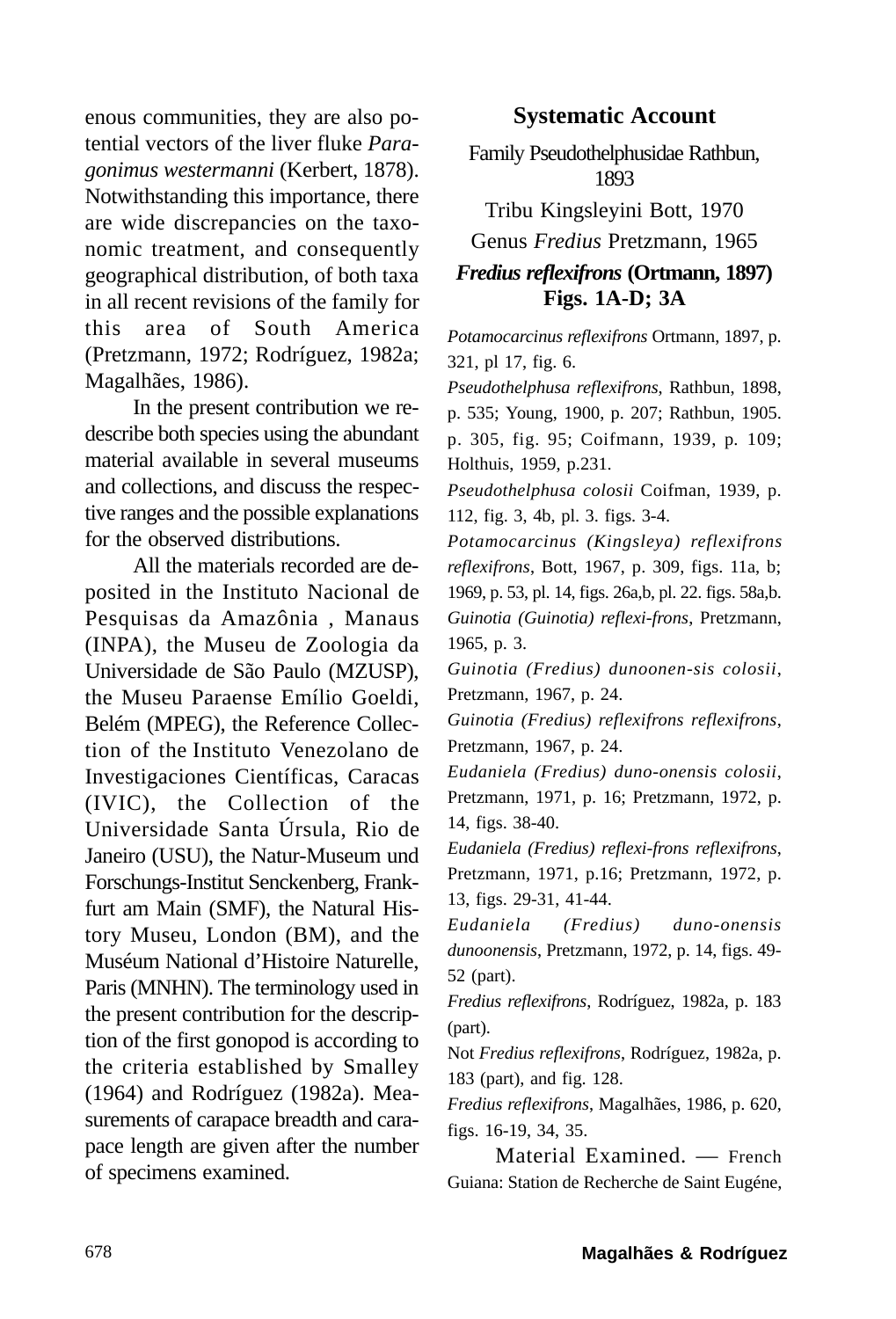17-19.iv.1996, J.C. de Massry, 1 male, 55.6:36.9, 1 female, carapace broken (MNHN 413-414). — Brazil, Amapá: Serra do Navio, Serra do Veado, 7.v.1994, leg. Projeto Diversitas Neotrópica, 1 male (USU 523); idem, 1 male, 47.8:31.3 (INPA 583); Itaubau do Piririm, Fazenda Parabrilho, 00° 52'N 50°53'W, 25.vi.1997, J.M. Cardoso, 1 male (MPEG 512). Pará: Belém, 1.ii.1966, W.D. Edmonds, 1 male, 48.6:30.6 (MZUSP 6385);



**Figure 1**. *Fredius reflexifrons* (Ortmann, 1897). A, B, male specimen from Rio Ampiyacu, Loreto, Peru (MZUSP 6389), first left gonopod: A, mesial view; B, lateral view; C, D, male specimen from Rio do Peixe Boi, Pará, Brasil (INPA 851), first left gonopod: C, mesial view; D, lateral view; al, auxiliary lobe; cl, cephalic lobe; cs, cephalic spine; fas, field of apical spines; lc, lateral channel; mal, marginal lobe; mel, mesial lobe; ms, marginal suture. Scale bars = 1mm.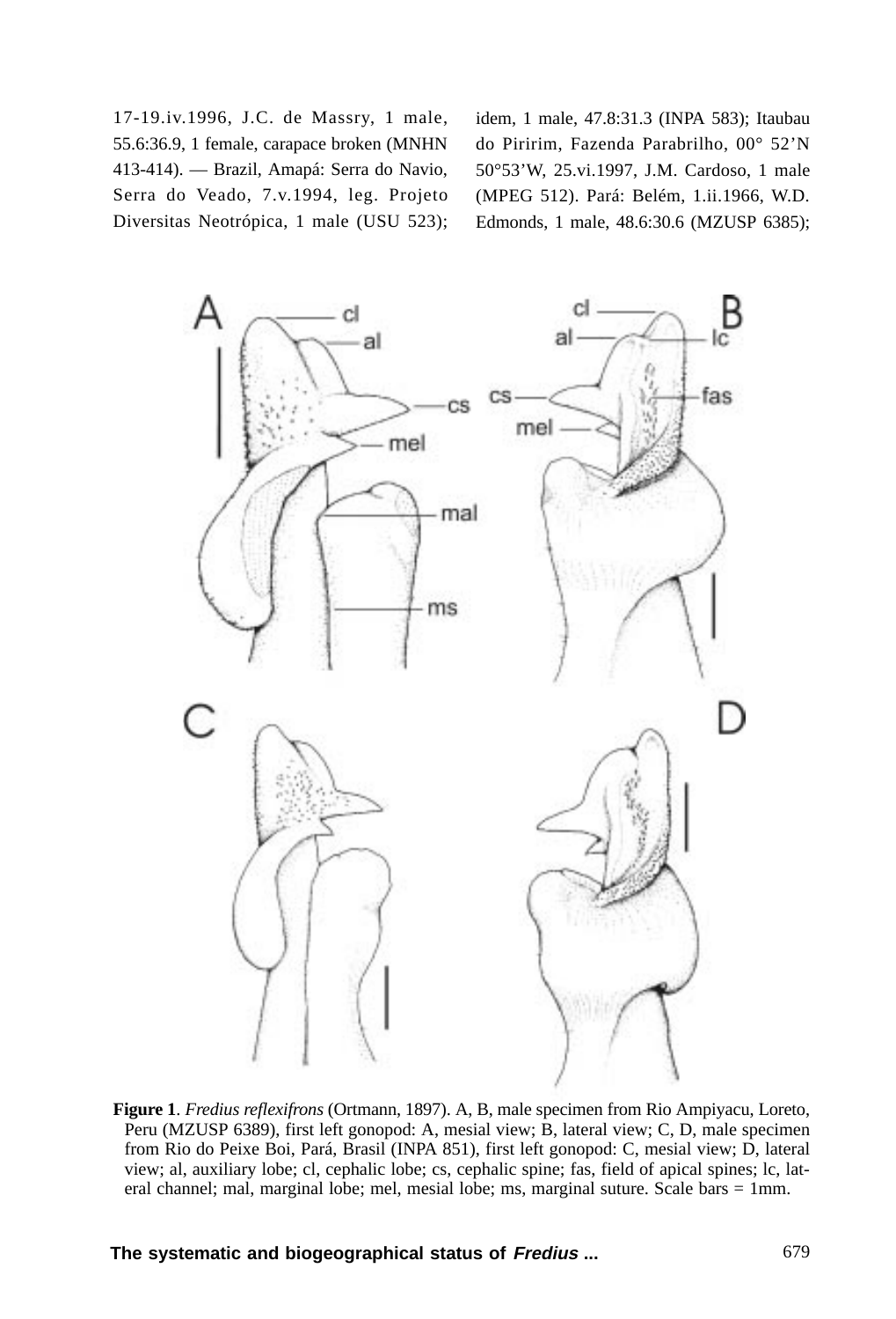rio do Peixe Boi, 01º11'30"S 47º18'54"W, 3-4.xi.1995, E. Matos & A. Henriques Jr., 1 male, 48.5:32.3 (INPA 851); Melgaço, Floresta Nacional de Caxiuanã, Estação Científica Ferreira Pena, rio Aruá, 2.ii.1998, J.A.R. Bernardi, 1 male (MPEG 575); idem, L.A. Quarema, 1 male (MPEG 535); Tomé-Açu, rio Acará-Mirim, 1 male (SMF 2882). Amazonas: Manaus, Reserva Ducke, igarapé Acará, 15.vii.1985, W. Magnusson, 1 male, 42.7:27.5 (INPA 159); Manaus, igarapé na Reserva Ducke, ii.1942, leg. unknown, 1 male, 39.7:25.4 (INPA 160); Manaus, Reserva Ducke, ii.1994, L. Schiesari, 1 male, 30.3:21.0 (INPA 850); Manaus, ZF 3, reserva do Km 41 (INPA/PDBFF), 02°26'56"S 59°46'13"W, 1 male, 35.5:23.1 (INPA 889); Município de Iranduba, Sítio Anaíra, rodovia AM-070, Manaus-Manacapuru, 03°10'39"S 60o 07'39"W, 12.ix.1999, G.M. Santos, 1 male, 38.2:25.0 (INPA 852). — Peru, Loreto: Río Ampiyacu, Estirón, 15-25.iv.1966, B. Malkin, 1 male, 42.8:28.6 (MZUSP 6389).

Description of gonopod — First male gonopods robust, stronger at base, narrower at middle; subapical bulge well developed around lateral and cephalic sides. Marginal suture straight, situated on mesial side. Marginal lobe not differentiated, continuous with caudal surface. Mesial lobe distinct, acuminate, pointing in caudal direction. Cephalic spine longer than mesial lobe, distinctly acuminate, pointing in caudo-lateral direction. Cephalic lobe projected apically, rounded distally, with patch of very small spines along mesial and cephalic sides. Auxiliary lobe on caudal side, slightly shorter than cephalic lobe and continuous with cephalic spine, placed slightly obliquously in relation

to cephalic lobe in lateral view, their junction forming lateral channel running apically in almost straight direction and ending subterminally. Field of apical spines developed, forming elongated curved patch along lateral side, delimitated by cephalic and caudal borders of apex.

Type — The type locality of *Potamocarcinus reflexifrons* is given only as "Upper Amazon" (*oberer Amazon*, Ortman, 1898). The syntypes were probably collected by Louis Agassiz during the Thayer Expedition in 1866 (Agassiz and Agassiz, 1868) and are deposited in the Academy of Natural Sciences of Philadelphia. Rathbun (1905) examined and illustrated the gonopod of the holotype. Magalhães and Türkay in 1985 designated as lectotype the specimen CA 3896 from this series (Spamer & Bogan, 1992). These syntypes are "partially disarticulated and very fragile" (Spamer & Bogan, 1992) and "dry" (Magalhães, 1986).

Distribution — Coastal river basins of the Guianas, and Amazon basin in Brazil and Peru, mainly near the Amazon River itself.

Remarks — Since its description, the species has been listed or mentioned, without examination of either the holotype or additional material, by Young (1900), Coifmann (1939), Holthuis (1959), and Pretzmann (1965, 1967, 1971).

The following authors have published additional data for the species: (1) Pretzmann (1972) illustrated the gonopod of a male from Brasil, without other data, collected by Natterer.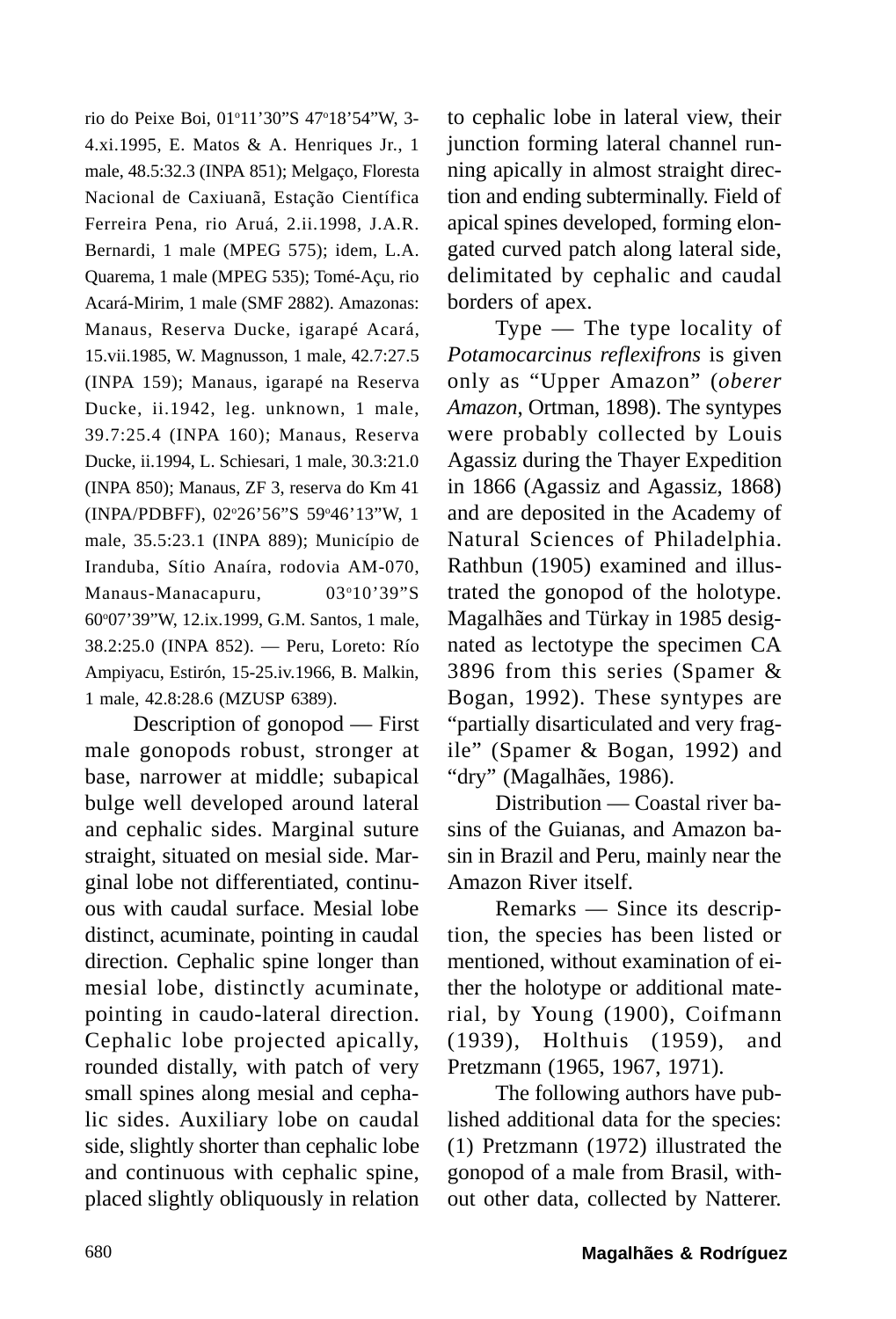His two illustrations coincide with those of the gonopod of *Pseudothelphusa colosii* given by Holthuis (1959: 226, fig. 57e,f) (see below) in position and shape, but the cephalic spine in the former is somewhat more reduced. Pretzmann (1972) also illustrated the gonopod of a specimen, that he placed under *Guinotia (Fredius) dunoonensis dunoonensis*, which correspond to the gonopodal morphology of *Fredius reflexifrons*, but unfortunately he does not state whether this specimen came from British Guiana (Guyana) or Brazil. (2) Bott (1967, 1969) gives as "locus typicus" Pará, Belém, for *Potamocarcinus(Kingsleya) reflexifrons reflexifrons*. His illustrations coincide with the gonopod morphology of the male SMF 2882, although the locus typicus is erroneous since Pará is not in the "upper Amazon". (3) Coifmann (1939) described her *Pseudothelphusa colosii* from Fawacuri on the Berbice River, British Guiana. The holotype and only specimen is an immature male, with a carapace breadth of 36.5mm in which the subapical bulge is not fully developed, but the lateral channel, cephalic spine and cephalic lobe of the gonopod, as given in the illustration, is characteristic of *Fredius reflexifrons*. (4) Holthuis (1959) ascribed to his *Pseudothelphusa colosii* specimens from several localities in Suriname. The gonopod, at least for the specimen illustrated from the Nassau Range, also corresponds both in the lateral channel, cephalic spine and cephalic lobe with *Fredius reflexifrons,* and most probably all the Surinamese specimens listed by this author also belong in this species.

Other names associated with this species, and that must be excluded from it, are the following: (1) *Pseudothelphusa agassizii* Rathbun, 1898, described from a female from Pará, collected by the Thayer Expedition. Rodríguez (1982) placed this name in the synonymy of *Fredius reflexifrons*. Pretzmann (1976) considered it a distinct species and later (Pretzmann, 1971, 1972) gave it subgeneric rank as *Eudaniela (Fredius) reflexifrons agassizii*, without adding any new materials. Actually, *Pseudothelphusa agassizii* cannot be either separated as a distinct taxa or synonymized under *Fredius reflexifrons* due to the female holotype and the presence in Pará of other pseudothephusids with likely somatic characters. Accordingly, it must be considered as a *nomen dubium*. (2) *Potamocarcinus dunoonensis* Rathbun, 1919, was also described from a female holotype, in this case from British Guiana (Guyana). Pretzmann (1972) referred specimens from British Guiana to his subspecies *Eudaniela (Fredius) dunoonensis dunoonensis*; however, at least the one illustrated by him, and possibly all the rest of his material (except those from the lot "BM 1935.6.4.1-3), belongs in *Fredius reflexifrons*.

Several records given in the literature for *Fredius reflexifrons* are based in females specimens and should be regarded as uncertain: (1) From Rodríguez (1982a), Guyana, without other data (BM); Guyana, Mazaruni River (BM 1935.5.20.59); Suriname, Suriname River, near Kaaimanston (BM 1959.3.20.2.). French Guiana, upper Oyapok river (MP B 5342); French Guiana, Village Zidok (MP B 5343). (2)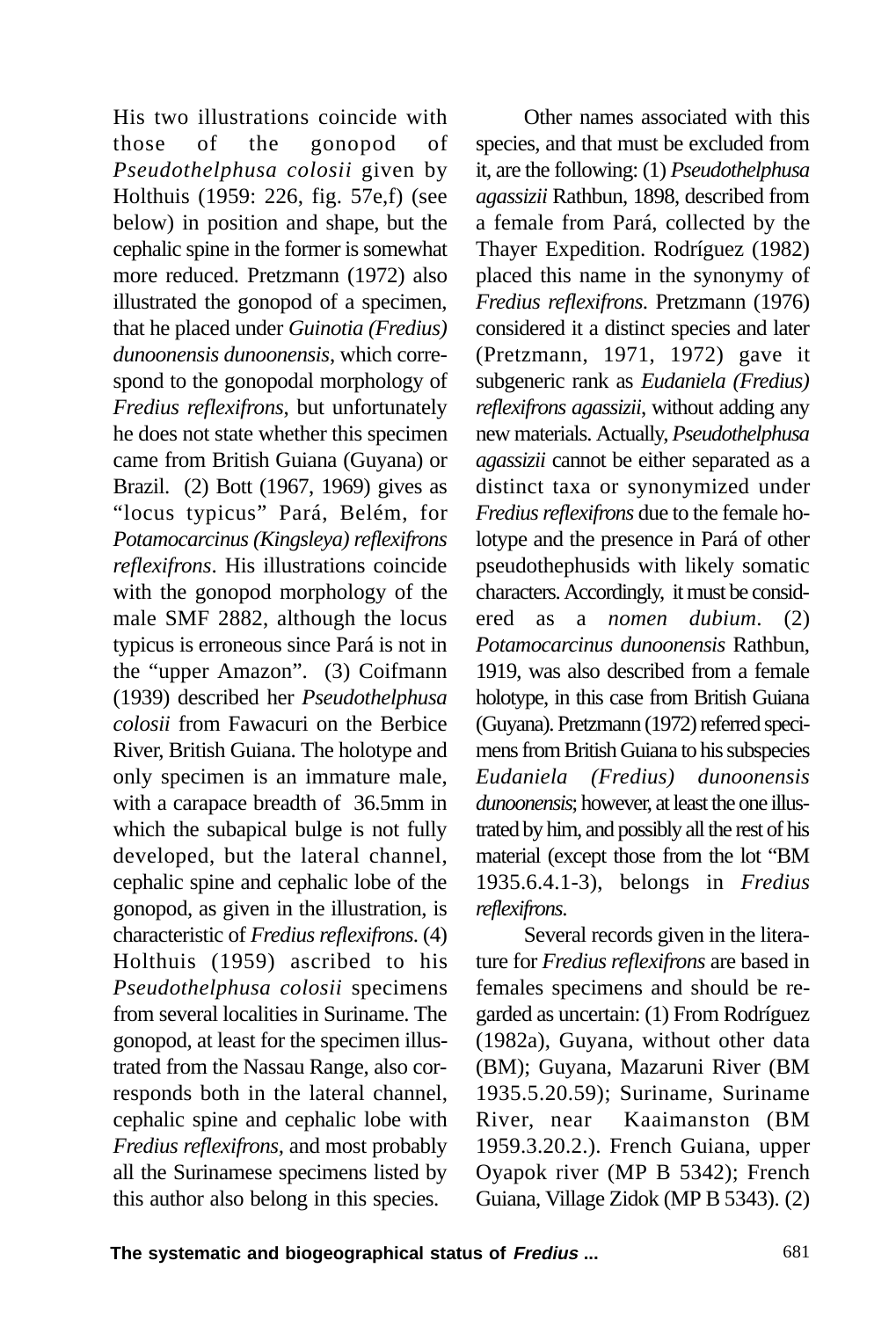From Magalhães (1986), Rio Mapuera, Pará (INPA CR 380); Rio Gurupi, Pará (MZUSP 6386); Santa Cruz da Serra, Rondônia (MZUSP 7047); Nova Esperança, Rondônia (MZUSP 6382); Rio Tapirapé, Mato Grosso (MZUSP 6379).

We have left out of our analysis the two male specimens from Guyana, mont Roraima, (BM) and Suriname, Donderberg (BM 1959.3.20.4), that we have not reexamined.

Finally, Rodríguez (1982a) recorded and illustrated under *Fredius reflexifrons* 1 male from Guyana, collected by G.S. Ashby, Oxford University Expedition (BM 1935.6.14.1-3) and recorded another male from Venezuela, San Carlos de Rio Negro (MBC). Both specimens are presently transferred to *Fredius fittkaui*.

# *Fredius fittkaui* **(Bott, 1967) Fig. 2A-D; 3B**

*Potamocarcinus* (*Kingsleya*) *reflexifrons fittkaui* Bott, 1967, p. 310, fig. 12a,b; 1969, p. 54, pl. 15, figs. 27a,b, pl. 22, figs. 59a,b. *Eudaniela (Fredius) duno-onensis dunoonensis,* Pretzmann, 1972, p. 14, (part, "Museum London 1935.6.4.1/3").

*Fredius fittkaui*, Rodríguez & Campos 1998, p. 768.

Material Examined — Guyana: British Guiana, 14.vi.1935, 1 male (BM 1935.6.14.1-3).— Venezuela, Amazonas: San Carlos de Rio Negro, vi.1976, R. Herrera, 1 male, 79.6:53.1 (IVIC 890); 10,5 km ENE de San Carlos de Rio Negro, 27.v.1978, J. Hall, 2 males, 59.2:41.2, 85.9:57.1, 1 female, 63.9:41.8 (IVIC 583); rio Negro, shoreline, San Carlos de Rio Negro, 13.iii.1977, J. Hall, 97.7:61.9 (IVIC 584). Brazil, Amazonas: Chamata, upper rio Negro (Gebirgsbach Chamata, am oberer Rio Negro, Chamata-Gou), 17.i.1963, E.-J. Fittkau, 1 male holotype, 69.4:44.7 (SMF 2879a); Município de

Barcelos, Balawa-ú, igarapé Loahik, trib. of Rio Demini, 01°47'91"N 63°46'88"W, ca. 180m alt.,18.v.1995, L.S. Aquino & U.C. Barbosa, 3 males, 55.3:37.5-64.0:42.5, 3 females, 58.9:38.8-64.4:41.3 (INPA 856); Município de Barcelos, Toototobi, igarapé unnamed, 01°45'57"N 63°37'02"W, ca. 340m alt., 13.viii.1994, L.S. Aquino & U.C. Barbosa, 1 male juvenile, 22.5:15.6, 1 male, 63.7:40.4, 4 females, 30.2:20.2-61.3:41.2 (INPA 860); idem, 1 male juvenile, 23.9:17.0 (IVIC 1093); Município de Santa Izabel do Rio Negro, Maturacá, igarapé Powo-Powo, tributary left bank rio Maturacá, 00°37'33"N 66°07'20"W, 1.iv.1995, V. Py-Daniel & U.C. Barbosa, 1 male, 65.0:43.2, 3 females, 64.5:40.9-77.5:50.0 (INPA 854); idem, 1 male, 48.2:32.3, 1 female, 79.2:51.9 (IVIC 1094); Município de Barcelos, Novo Demini, rio Demini, igarapé unnamed, 01o 36'55"N 63o 39'13"W, ca. 270m alt., 6.viii.1994, L.S. de Aquino & U.C. Barbosa, 1 juvenile male, 22.5: 15.6, 1 male, 63.7:40.4, 2 females, 62.1:41.0; 64.0:42.6 (INPA 859); idem, 1 male, 61.0:40.6, 1 female, 51.3:34.5 (IVIC 1092); Município de Santa Izabel do Rio Negro, Mararí, rio Mararí, igarapé unnamed, 01°11'45"N 64°48'33"W ca. 460m alt., 8.viii.1994, L.S. Aquino & U.C. Barbosa, 2 males, 67.8:45.1; 84.4:53.0, 2 females, 70.9:46.8; 82.4:52.4 (INPA 863); Município de Barcelos, igarapé da Missão Aracá, trib. rio Aracá, 01°10'17"N 65°35'33"W, 120m alt., 30.viii.1996, L.S. Aquino & U.C. Barbosa, 3 males, 59.8:39.4-56.5:37.9, 5 females, 46.9:31.5-79.9:51.6 (INPA 855); idem, 1 male, 52.3:35.1, 1 female, 51.3:34.1 (MZUSP 13902); Município de Santa Izabel do Rio Negro, Pukima, rio Marauiá, igarapé unnamed, 00°41'34"N 65°03'45"W, 30.xi.1994, L.S. Aquino & U.C. Barbosa, 2 males, 60.3:39.0, 74.4:47.6, 1 female, 76.0:50.7 (INPA 861); Município de Santa Izabel do Rio Negro, Pohoro, igarapé Irapirapi, trib. rio Marauiá, 00<sup>°</sup>34'16''N 65°14'57''W, 29.ii.1994, L.S. Aquino & U.C. Barbosa, 2 males, 54.1:36.5; 72.2:47.6, 4 females, 71.5:48.8-96.8:62.4 (INPA 857); Município de Santa Izabel do Rio Negro, Maiá, rio Maiá, igarapé Poko Poko, 00°30'00"N 65°49'32"W, 5.iv.1995, V. Py-Daniel & U.C. Barbosa, 1 male, 47.7:31.4, 1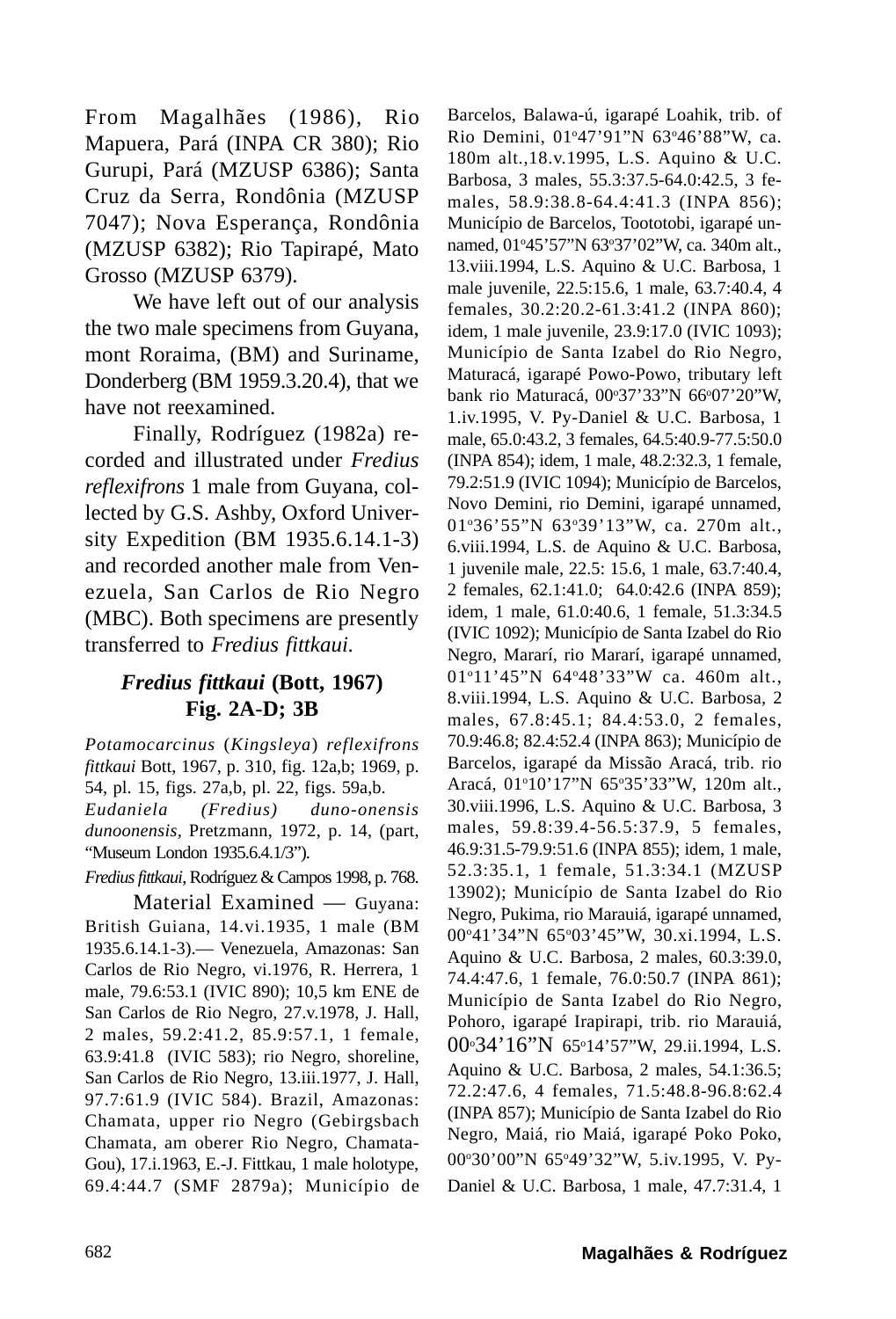

**Figure 2.** *Fredius fittkaui* (Bott, 1967). A, B, holotype specimen from Chamata (= Xamata, Rio Marauiá basin), upper Rio Negro region, Amazonas, Brasil (SMF 2879a), first left gonopod: A, mesial view; B, lateral view; C, D, male specimen from San Carlos de Rio Negro, Estado Amazonas, Venezuela (IVIC 584), first left gonopod: C, mesial view; D, lateral view; al, auxiliary lobe; cl, cephalic lobe; cs, cephalic spine; fas, field of apical spines; lc, lateral channel; mal, marginal lobe; mel, mesial lobe; ms, marginal suture. Scale bars = 1mm.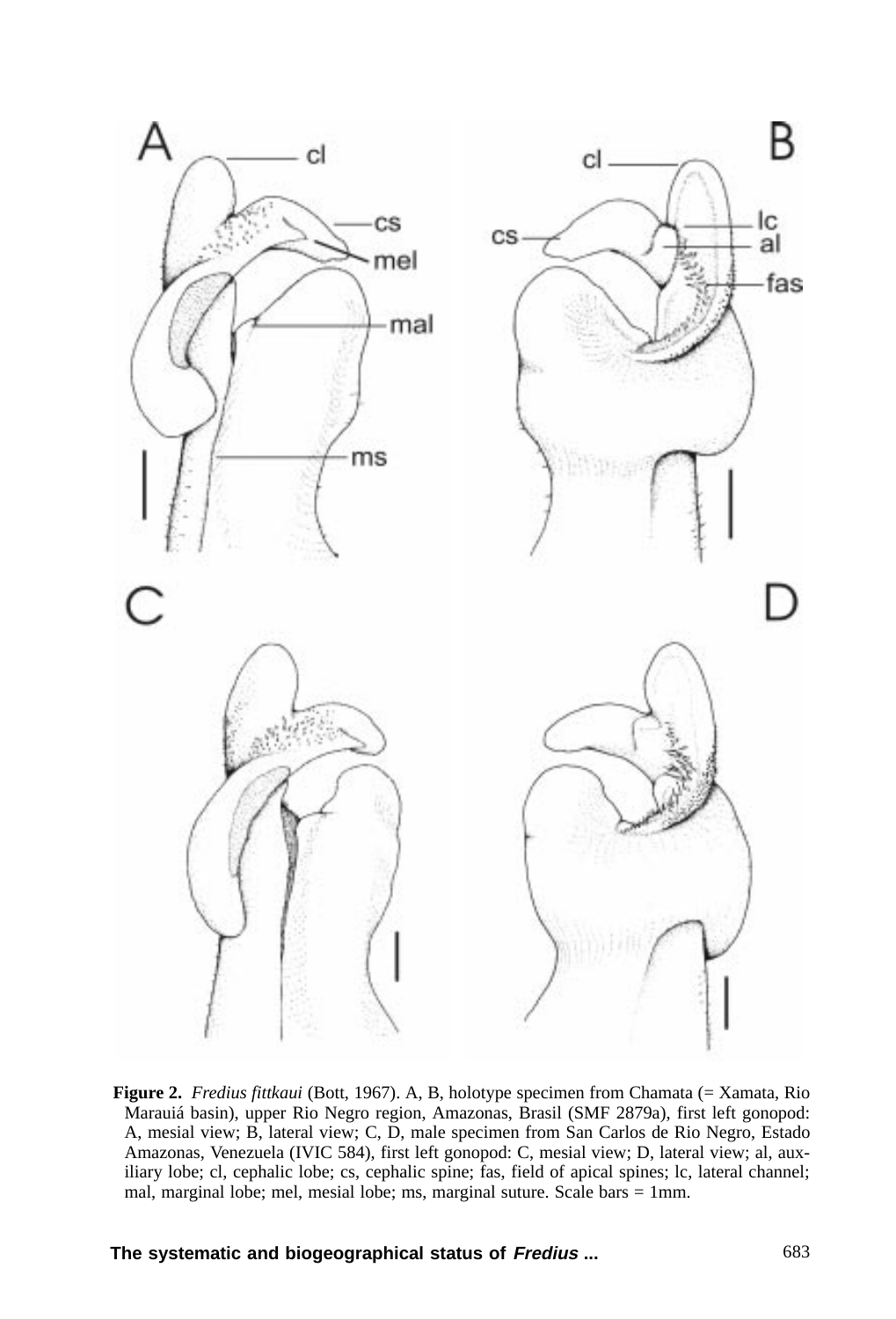female, 72.6:47.8 (INPA 862); idem, 1 male, 58.6:38.3 (IVIC 1095); São Gabriel da Cachoeira, 00°07'S 67°04'W, morro Fortaleza, 2.iv.1990, J. Zuanon & P. Petry, 2 males, 32.1:22.6-77.0:50.5, 4 females, 28.0:18.4- 93.0:61.9 (INPA 853); São Gabriel da Cachoeira, 00°07'S 67°04'W, Igarapé da Serra, 17.ii.1994,

1 immature male, 32.5:22.1 (INPA 858).

Description of gonopod — First gonopod robust, stronger at base, narrower at middle, subapical bulge well developed around lateral and cephalic sides. Marginal suture straight, situated on mesial side. Marginal lobe not





**Figure 3.** *Fredius reflexifrons* (Ortmann, 1897). A, male specimen from Rio Acará, Tomé-Açu, Pará, Brasil, (SMF 2882), dorsal view. *Fredius fittkaui* (Bott, 1967). B, holotype specimen from Chamata (= Xamata, Rio Marauiá basin), upper Rio Negro region, Amazonas, Brasil (SMF 2879a), dorsal view. Scale bar = 10mm.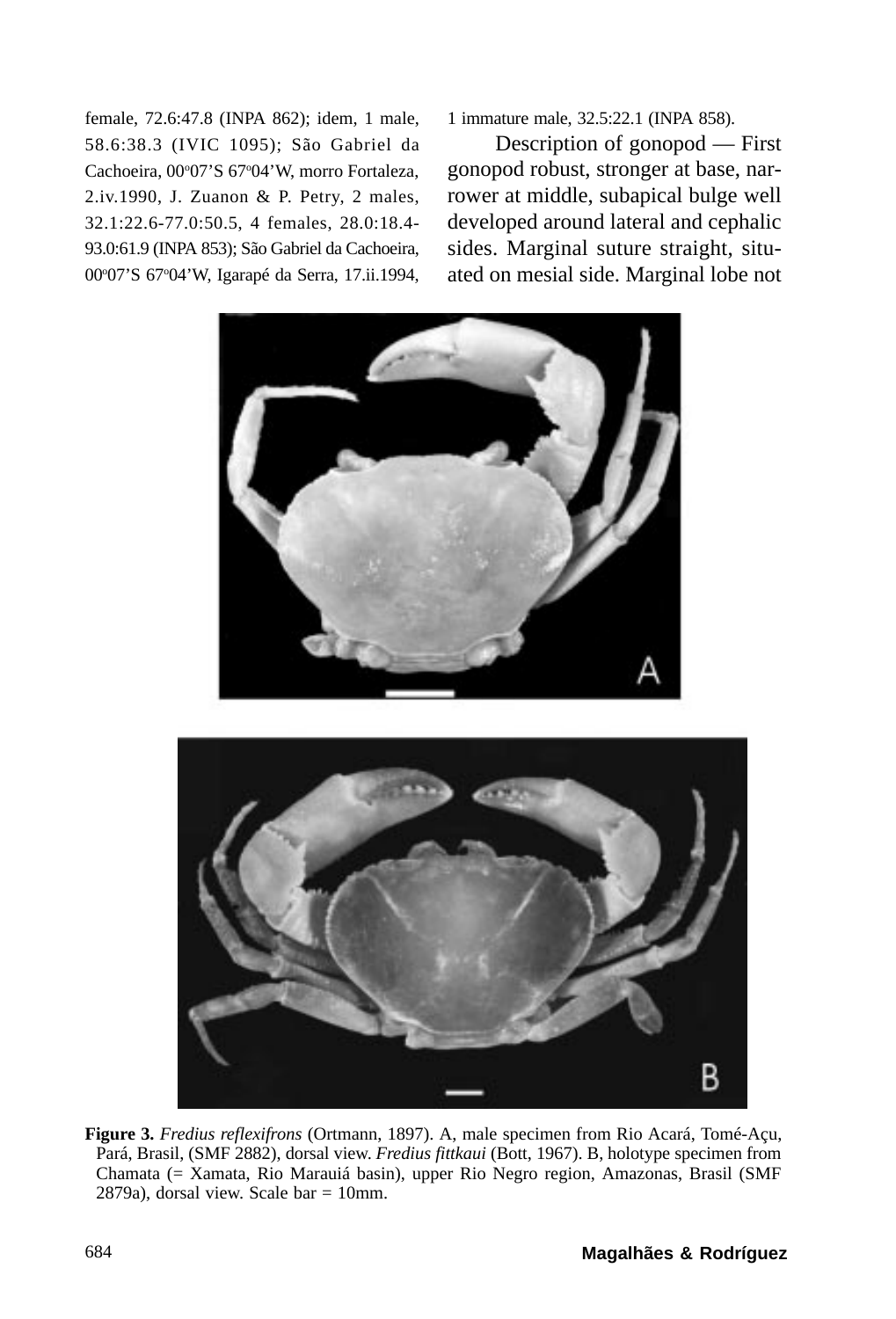differentiated or sometimes forming small projection which produces slight discontinuity from the caudal surface. Mesial lobe distinct, acuminate, pointing in caudal direction. Cephalic spine well developed, finger-like, strongly projected laterally, much longer than mesial lobe. Cephalic lobe projected apically, rounded distally, with patch of very small spines along mesial and cephalic sides. Auxiliary lobe situated on lateral side, much shorter than cephalic lobe, not visible in mesial view, placed obliquely in relation to cephalic lobe in lateral view, its terminal portion situated mesialy in relation to cephalic lobe; lateral channel formed by junction of both lobes, slightly curved towards lateral side, ending mesialy. Field of apical spines developed, forming elongated, curved patch along lateral side, delimitated by cephalic and caudal borders of apex.

Type — The type locality of *Fredius fittkaui* is Chamata-Gou (= Xamata). According to Bott (1967, 1969), this is in the upper Rio Negro area, between Tapuruquara (currently Santa Izabel do Rio Negro) and Rio Marauiá. However, Xamata (00o 27'100"N 65o04'335"W) is a Yanomami village in the Rio Marauiá basin, which flows into the upper Rio Negro just upstream from Santa Izabel.

Distribution — Brazil and Venezuela, in the upper Rio Negro region, and Guyana.

Remarks — *F. reflexifrons* and *F. fittkaui* can be separated by the following characters of the male first gonopod: (a) Cephalic spine: in *F.*

*reflexifrons*, this spine is straight and acuminate, being distinctly shorter than in *F. fittkaui*, in which it is well developed and clearly curved, with a rounded tip. (b) Auxiliary lobe: in *F. reflexifrons* it lays on the caudal side and is slightly shorter than cephalic lobe, its proximal portion being continuous with the cephalic spine, the distal portion ending just subterminally in relation to the cephalic lobe; in *F. fittkaui* it is situated on the lateral side and is distinctly shorter than cephalic lobe, its terminal portion situated mesialy in relation to cephalic lobe. (c) Lateral channel: in *F. reflexifrons* this channel runs apically in an almost straight direction and ends subterminally, while in *F. fittkaui* it is sligthly curved towards the lateral side, ending mesialy.

Except for the original locality and the statement in Rodríguez & Campos (1998) to the effect that material from Rio Negro, Venezuela, listed under *Fredius reflexifrons* in Rodríguez (1982a) actually belong in *F. fittkaui*, the species has not being recorded in the literature under this name. Pretzmann (1971; 1972) included it under *Pseudothelphusa dunoonensis* Rathbun*,* first as a synonym of *Pseudothelphusa colosii* Coifman (as *Eudaniela (Fredius) dunoonensis colosii*)*,* and later (Pretzmann, 1972) as a synonym of the typical form (as *Eudaniela (Fredius) dunoonensis dunoonen-sis*), but did not add any new material. Among the material examined by Pretzmann (1972), at least one lot (BM 1935.6.14.1/3) belongs in *F. fittkaui*.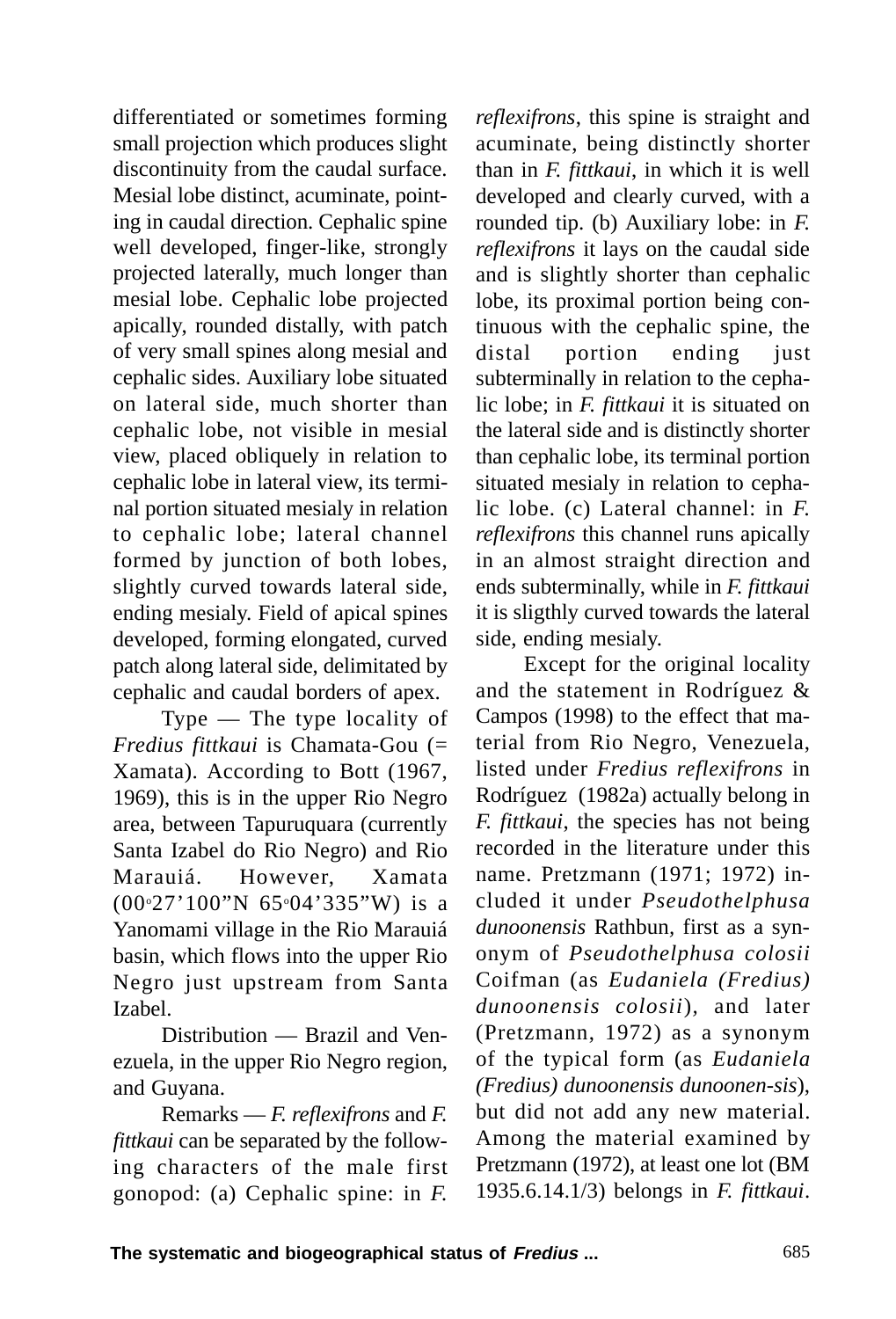As stated above, Rodríguez (1982a) recorded it erroneously as *Fredius reflexifrons*, from Guyana (BM 1935.6.14.1-3) and recorded another male from San Carlos de Rio Negro, Venezuela (MBC).

## **Biogeography**

Taking into account only reliable records, as stated above, the geographical areas of distribution can be discriminated as follows (Fig. 4). *Fredius reflexifrons* has a wide distribution along the Amazon River, at elevations below 100m above sea level, where it occurs in association with terra firme forest streams. The most westerly record is in the Rio Ampyiacu, a tributary on the left bank of the Rio Amazonas, near Pebas, in Peru. Another area is at the junction of the Rio Solimões and Rio Negro, near Manaus. A third area covers some of the secondary Atlantic rivers around the mouth of the Rio Amazonas (Rio Araguari, Rio Anapú and Rio Capim), and continues in the rivers of the Atlantic Guianas (Guyana, Suriname and French Guiana). The area of *Fredius fittkaui* is restricted to the upper reaches of the Rio Negro in Venezuela and Brazil, and the smaller left tributaries of this river, usually in localities higher than those of *F. reflexifrons*. So far the species has not been recorded in the Rio Branco basin; collections along the Rio Uraricoera by Victor Py-Daniel and associates (personal communication) has revealed the presence of three other species of *Fredius*, but not of *F. fittkaui*.

There is an isolated record of *F. fittkaui* in Guyana, without indication of a precise locality, pointing to an overlap of both species in the Atlantic basin formed by the rivers that run through the territories of Guyana, Suriname and French Guiana, and discharge into the Atlantic. The continuous mountainous chain between the Orinoco, the Amazon and Atlantic Guianas affords a barrier to the dispersion of these species of *Fredius*, since all these seem to be restricted to altitudes below 500m (see also Rodríguez & Campos, 1998: 768, 772). However, the Amazon Basin is accessible along the lowlands between Amapá and the French Guiana and through the inundated areas of the Rupununi, which connect the Essequibo and Cuyuni with the Amazon Basin (Rodríguez, 1982b). These connections and weakened interspecific competition due to the paucity of Pseudothelphusid species in the Atlantic Guianas, could explain this overlap.

On the other hand *F. fittkaui* do not penetrate the Orinoco basin, notwithstanding its connection of the Brazo Casiquiare, a natural waterway between the Rio Negro and Rio Orinoco (Rodríguez, 1982b). Five species of *Fredius* are found in the Orinoco Basin neighboring the area of distribution of *F. fittkaui* (see Rodríguez & Campos, 1998), and this could be one reason for its exclusion from the Orinoco Basin.

Some parts the Guianas are one of the oldest on earth, dating to precambrian times, while the present configuration of the water system is a more recent event (Garner, 1975). A likely hypothesis, according to the evidence summarized by Rodríguez &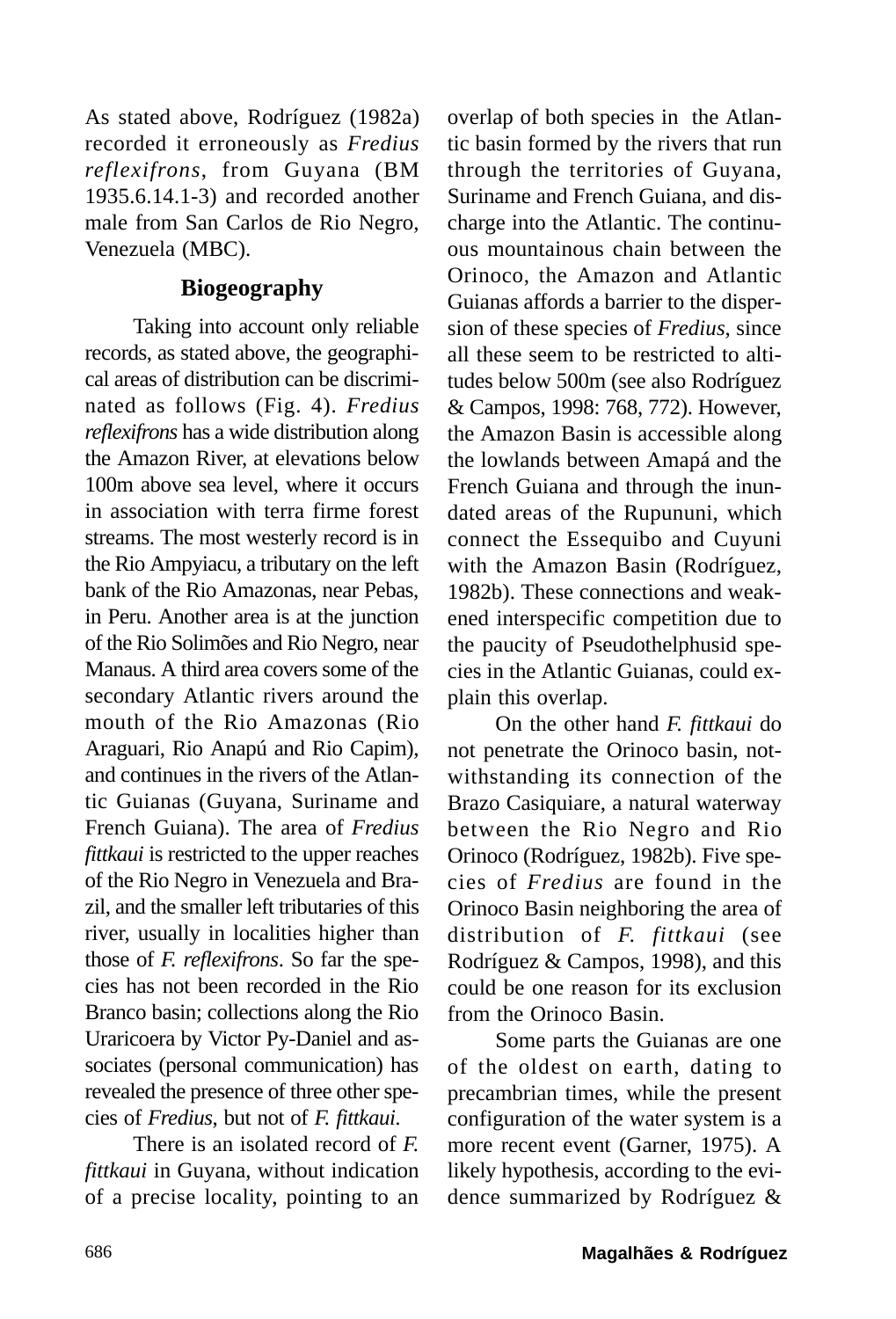Pereira (1992), suggests that the Orinoco Basin is the oldest, following the Essequibo-Cuyuni Basin formed by an early splitting from a once larger Orinoco Basin. The middle and lower Amazon valley is younger than the Orinoco and Cuyuni-Essequibo Basin and was formed by alluvionic deposition ranging from Tertiary to Holocene (Grabert, 1983). Finally, the Atlantic area, formed mainly by smaller rivers that discharge directly into the Atlantic Ocean, was formed mainly by marine regressions and should be the youngest (Krook, 1979).

Using Brooks parsimony analysis Rodríguez & Campos (1998) have theorized that, although most species of *Fredius* were present in an hypothetical major basin comprising the present Rio Orinoco, Rio Essequibo and Rio Cuyuni and much of the evolution of the group occurred there. *Fredius reflexifrons* possibly originated from an ancestor in the Amazon region and then dispersed into the present territory of French Guiana after the marine regression in this area. Taken into account the cladistic analysis of Rodríguez & Campos (1998)



**Figure 4.** Geographical distribution of *Fredius reflexifrons* (Ortmann, 1897) and *Fredius fittkaui* (Bott, 1967) in the Amazon Basin and the Atlantic Guianas.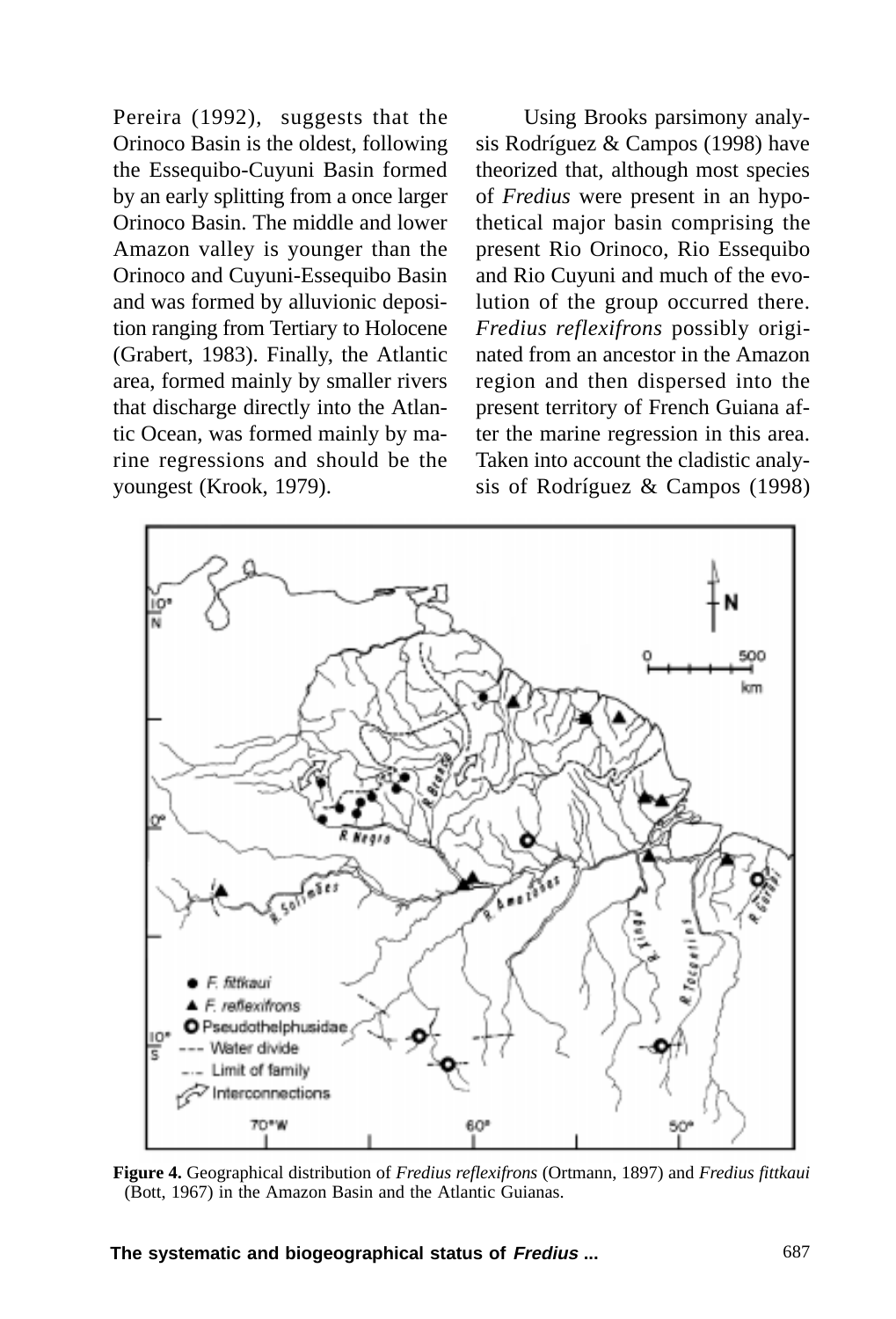which shows a sister taxon for the pair *F. reflexifrons* and *F. fittkaui*, and the distribution patterns presented in the present analysis, it can be postulated that the common ancestor of the species covered both the Amazon River axis and the surrounding northern piedmonts of the basin. The separation of the areas induced a process of allopatry that originated the two vicariant species observed at present. The permeability of barriers allowed their overlap in the Atlantic Guianas.

### **Acknowledgements**

The authors thank Dr. Michael Türkay (SFM) for the loan of the holotype of *Fredius fittkaui*, Dr. Gustavo A. S. de Melo (MZUSP) and Dr. Danièle Guinot (MNHN) for the loan of specimens of *Fredius reflexifrons*, Dr. Victor Py-Daniel and associates (particularly Ulisses C. Barbosa) (INPA) for making available their large collection of fresh water crabs from the Yanomami area, Drs. Richard Vogt and Mario Cohn-Haft (INPA) for kindly checking the English, and Dr. Efrem Ferreira for his help in formating the figures. The senior author also thanks Conservation International for providing traveling funds and Centro de Ecología (IVIC) for a visitor grant.

### **Literature cited**

- Agassiz, L.; E. Agassiz. 1868. *A Journey in Brazil*. Ticknor & Fields, Boston. 540 p.
- Bott, R. 1967. Flusskrabben aus Brasilien und benachbarter Gebiete. *Potamocarcinus* (*Kingsleya*) Ortmann 1987 (Crustacea, Decapoda). *Senckenbergiana biologica*,

48(4): 301-312, figs. 1-3.

- Bott, R. 1969. Die Süsswasserkrabben Süd-Amerikas und ihre Stammesgeschichte. Eine Revision der Trichodactylidae und der Pseudothelphusidae östlich der Anden (Crustacea, Decapoda). *Abhandlungen der Senckenbergischen Naturforschenden Gesellschaft* (Frankfurt am Main), 518: 1-94.
- Boot, R. 1970. Betrachtungen über die Entwicklungsgeschichte und Verbreitung der Süsswasser-Krabben nac der Sammlung des Naturhistorischen Museums in Genf/Schwein. *Revue Suisse de Zoologie*, 77(2): 327-344
- Coifmann, I. 1939. Potamonidi dell R. Museo Zoologico di Torino. *Archivo Zoologico Italiano*, 27: 93-116.
- Garner, H. F. 1975. Rain Forests, Deserts and Evolution. *Anais da Academia Brasileira de Ciências*, 47: 127-133.
- Grabert, H. 1983. Des Amazonas-Entwässerungssystem in Zeit und Raum. *Geologischen Rundschau*, 72: 671-683.
- Holthuis, L. B. 1959. The Crustacea Decapoda of Suriname. *Zoologische Verhandenlingen*, 44: 1-296, figs. 1-68.
- Krook, L. 1979. *Sedimentary petrographic studies in northern Suriname*. Thesis, Vrije Universiteit Amsterdam. Drukkerij Elinkwijk Bv., Utrech. p.1-154.
- Magalhães, C. 1986. Revisão taxonômica dos caranguejos de água doce brasileiros da família Pseudothelphusidae (Crustacea, Decapoda). *Amazoniana*, 9(4): 609-636.
- Milne Edwards, H. 1853. Memoire sur la Famille des Ocypodien. *Annales des Sciences Naturelles, Zoologie*, 20(3e série): 163-228.
- Ortmann, A. 1897. Carcinologische Studien. *Zoologische Jaarbücher, Abteilung für Systematik, Geographie und Biologie der Tiere*, 10: 258-372, pl. 17.
- Pretzmann, G. 1965. Vorläufiger Bericht über die Familie Pseudothelphusidae. *Anzeiger der Mathematisch Naturwissenschaftliche Klasse der Österreichischen Akademie der Wissenschaften*, (1)1: 1-10.